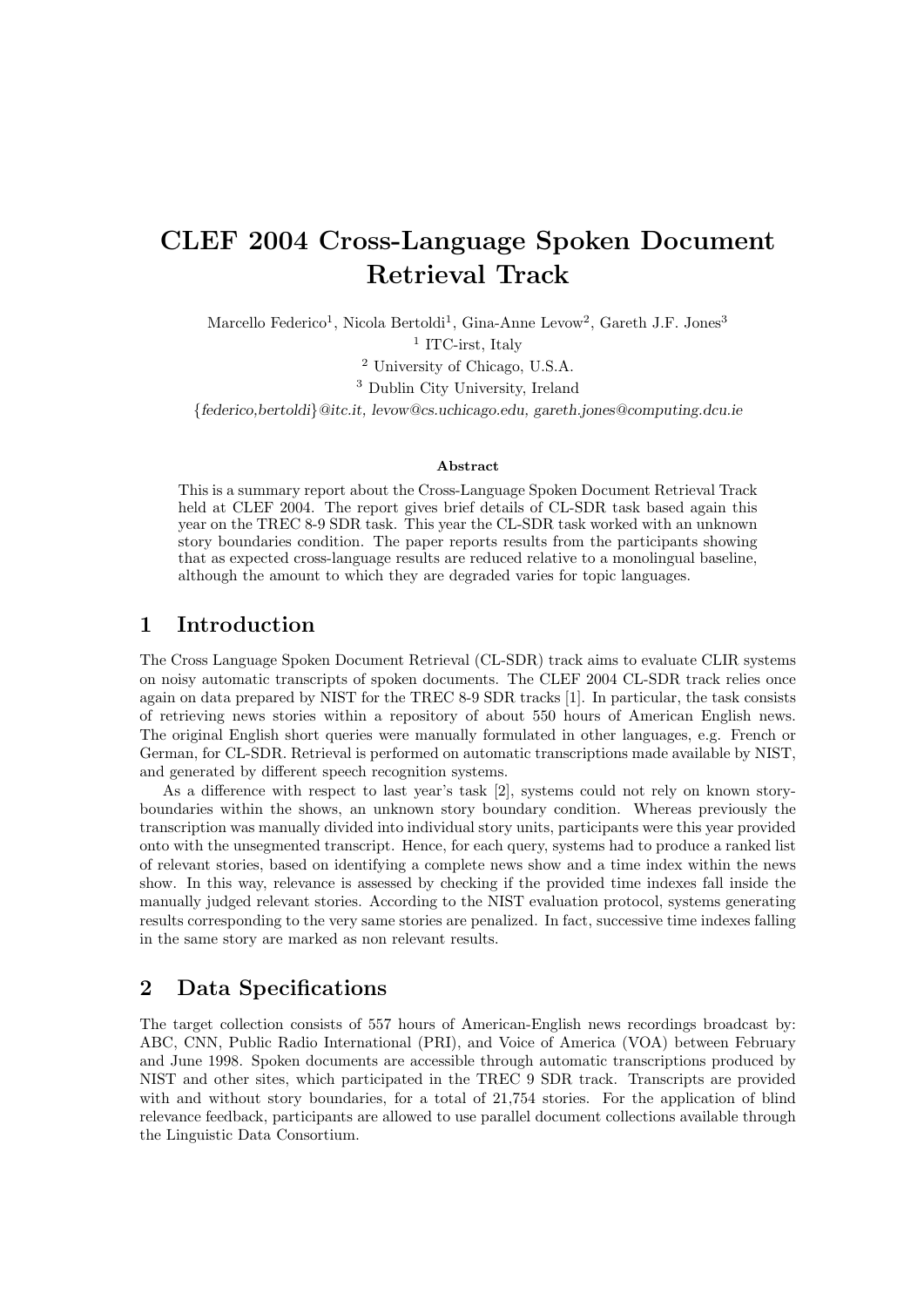Queries are based on a collection of 100 English topics in short format for which relevance assessments are available. For the sake of CLIR, queries were translated by native speakers into Dutch, Italian, French, German, and Spanish. Retrieval scoring software is available both for the known and unknown story boundary conditions.

Of the available 100 topics, the first 50 (topic 074 to topic 123) were intended for system development, while the latter 50 (topic 124 to topic 173) for testing. Submission format and evaluation criteria followed the same conventions as the 2000 TREC-9 SDR track<sup>1</sup>.

The following evaluation conditions were specified:

- Primary Conditions (mandatory for all participants):
	- Monolingual IR on NIST transcripts, no parallel data.
	- Bilingual IR from French/German on NIST transcripts, no parallel data.
- Secondary Conditions (optional):
	- Bilingual IR from French/German, on NIST transcripts, with parallel data.
	- Bilingual IR from any language, all transcripts,with parallel data.

# 3 Participants

Two sites participated in the evaluation: University of Chicago (USA) and ITC-irst (Italy). A brief description of each system is provided.

## 3.1 CL-SDR System by U. Chicago

The University of Chicago participated in the CLEF 2004 spoken document retrieval task. Runs were submitted for both the baseline English monolingual task and the French-English crosslanguage task, using only the resources provided by CLEF with no external resources.

## 3.1.1 Query Processing

Query processing aimed to enhance retrieval of the potentially errorful ASR transcriptions through pseudo-relevance feedback expansion. The baseline conditions required the use of only the CLEF provided resources. This restriction limited our source of relevance feedback to the ASR transcriptions, segmented as described below. For both the monolingual English and the English translations of the original French queries, we performed the same enrichment process. We employed the INQUERY API to identify enriching terms based on the top 10 ranked retrieved segments and integrated these terms with the original query forms. Our hope was that this enrichment process would capture both additional on-topic terminology as well as ASR-specific transcriptions.

For the French-English cross-language condition, we performed dictionary-based term-by-term translation, as described in [3]. We employed a freely available bilingual term list (www.freedict. com). After identifying translatable multi-word units based on greedy longest match in the term list, we used a stemming backoff translation approach with statistically derived stemming rules[4], matching surface forms first and backing off to stemmed form if no surface match was found. All translation alternatives were integrated through structured query formulation[5].

#### 3.1.2 Spoken Document Processing

This year the SDR track focused on the processing of news broadcasts with unknown story boundaries. This formulation required that sites perform some automatic segmentation of the full broadcasts into smaller units suitable for retrieval. Using an approach inspired by [6], we performed story segmentation as follows. First we created 30 second segments based on the word recognition time stamps using a 10 second step to create overlapping segment windows. These units were then indexed using the INQUERY retrieval system version 3.1p1 with both stemming and standard stopword removal.

<sup>1</sup>See http://www.nist.gov/speech/tests/sdr/sdr2000/sdr2000.htm.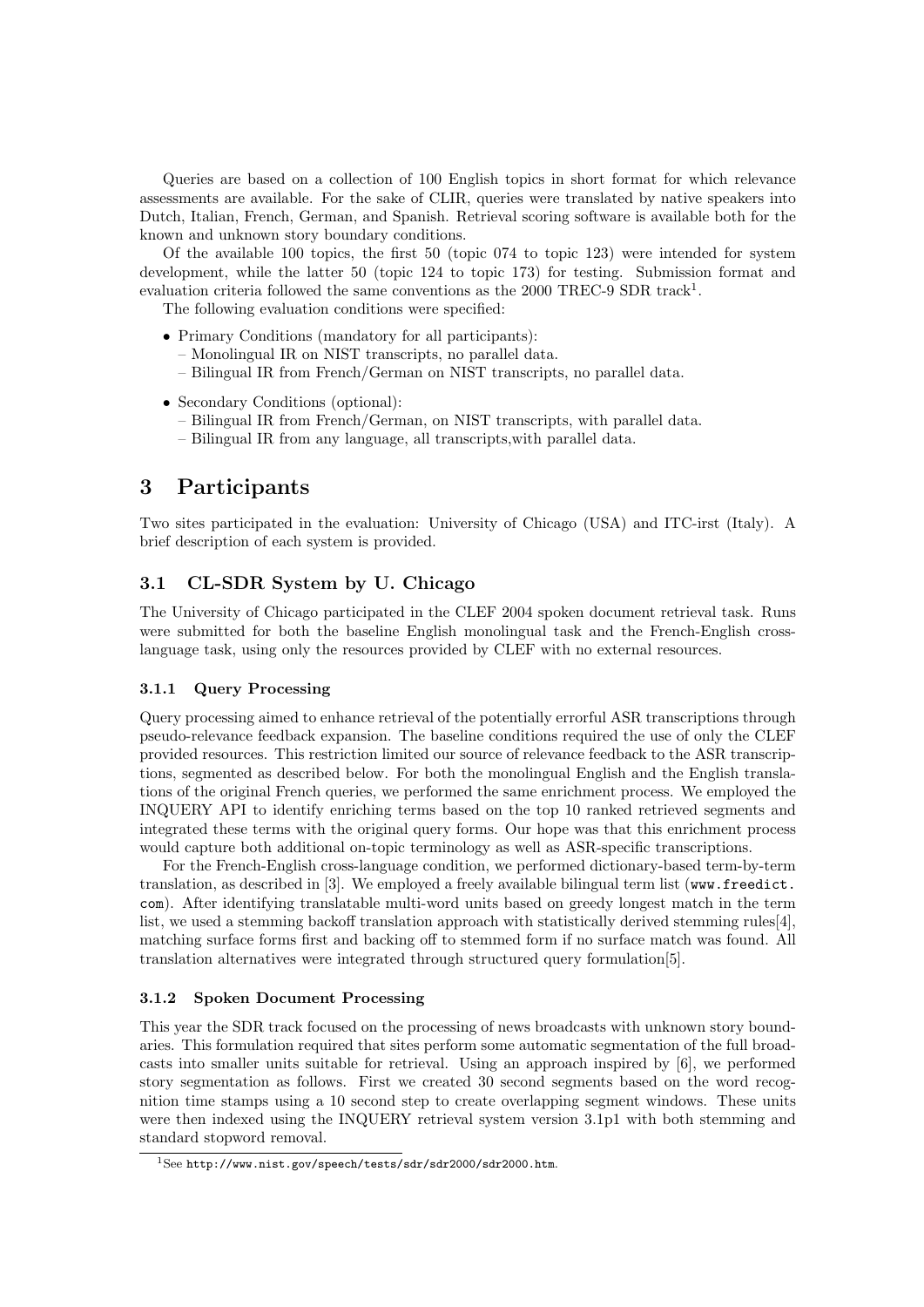#### 3.1.3 Retrieval Segment Construction

To produce suitable retrieval segments, we merged the fine-grained segments returned by the base retrieval process on a per-query basis. For each query, we retrieved 5000 fine-grained segment windows. We then stepped through the ranked retrieval list merging overlapping segments, assigning the rank of the higher ranked segment to the newly merged segment. We cycled through the ranked list until convergence. The top ranked 1000 documents formed the final ranked retrieval results submitted for evaluation.

### 3.2 CL-SDR System by ITC-irst

The ITC-irst system is based on the following three processing steps.

First, a collection of news segments is automatically created from the continuous stream of transcripts. Text segments are produced with a shifting time-window of 30 seconds, moved with steps of 10 seconds. Moreover, segments are also truncated if a silence period longer than 5 seconds is found.

Second, the resulting overlapping texts are used as target document collection by means of a text CLIR system [8].

Third, entries in the ranking list which correspond to overlapping segments are properly merged.

The implemented method works as follows. All retrieved segments of the same news show are sorted by their start time. The first retrieved segment is assumed as the beginning of a new story. If the second segment overlaps with the first, the two are merged, and the time extent of the current story is adjusted, and so on. If a following segment does not overlap with the current story, the current story is saved in a stack, and a new story begins. Finally, for all stories in the stack, only the segments with the highest retrieval score are considered. The process is repeated for all news show files, with at least one entry in the rank list. The resulting list of non overlapping segments is then sorted according to the original retrieval score.

## 4 Results

| Site       | Source      | Primary | Secondary |
|------------|-------------|---------|-----------|
| ITC-irst   | Monolingual | .3059   | .3586     |
|            | French      | .1816   | .2330     |
|            | German      | .1584   | $.2051\,$ |
|            | Italian     |         | .2510     |
|            | Spanish     |         | .2990     |
| U. Chicago | Monolingual | .2963   |           |
|            | French      | .1084   |           |

Table 1: Mean average precision statistics of submitted runs.

The results in Table 1 show that, particularly in the primary condition, there is a considerable loss in retrieval effectiveness for cross-language relative to monolingual retrieval. This reduction in average precision varies between about 40% and 60%. These figures are larger than those observed for the known story boundary test condition in the CLEF 2003 CL-SDR task [2]. One possible explanation is the small size of the document segments used for the unknown story boundary condition. The combination errorfully short topic statements with the inaccurately transcribed document segments may be responsible for this effect.

As we would expect the use of additional data resources produces an improvement in absolute retrieval performance figures in all cases, although the relative cross language reduction is still very large for all conditions except for Spanish topic translation.